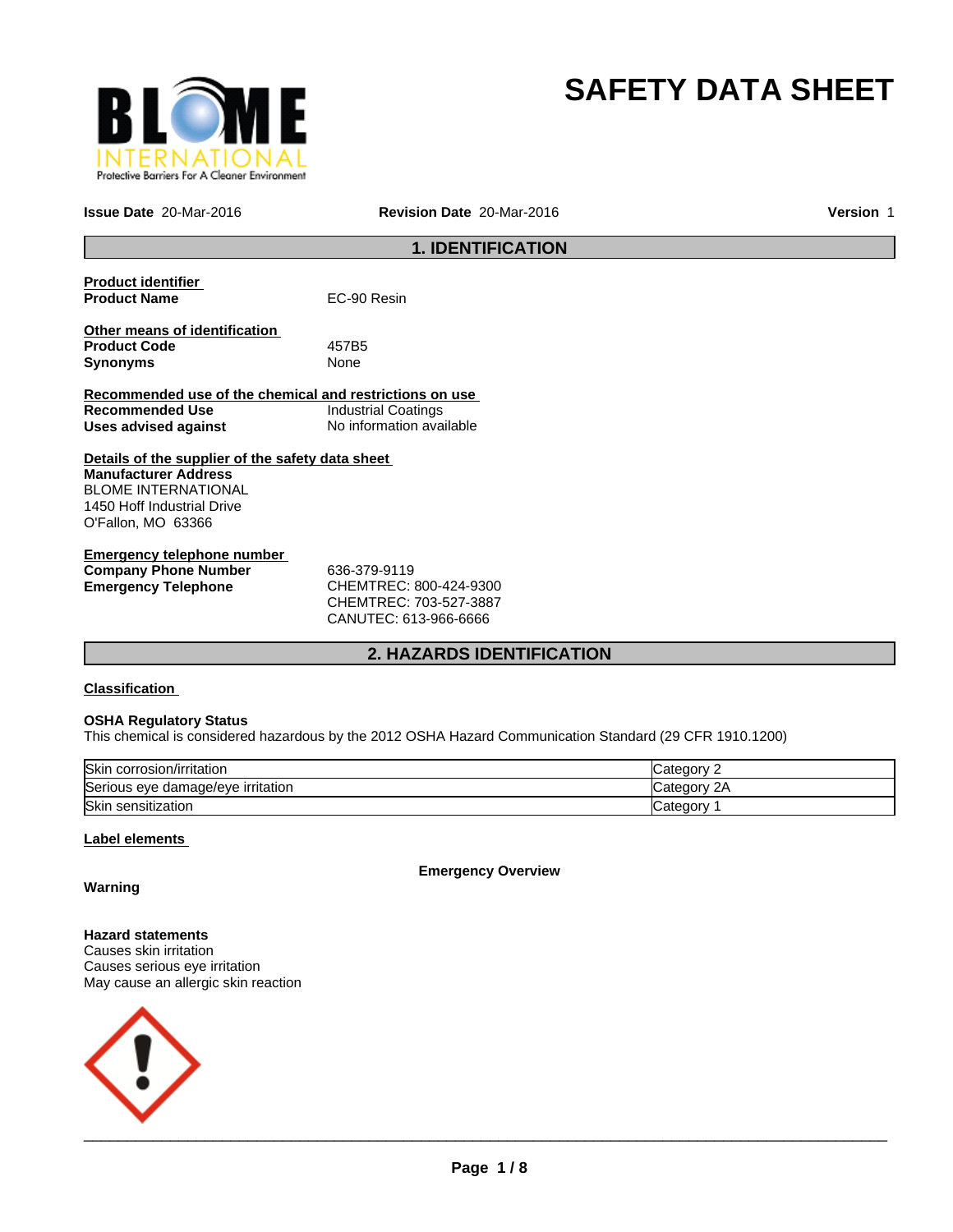#### **Appearance** viscous **Physical state** liquid **Odor** Slight Solvent

 $\overline{\phantom{a}}$  ,  $\overline{\phantom{a}}$  ,  $\overline{\phantom{a}}$  ,  $\overline{\phantom{a}}$  ,  $\overline{\phantom{a}}$  ,  $\overline{\phantom{a}}$  ,  $\overline{\phantom{a}}$  ,  $\overline{\phantom{a}}$  ,  $\overline{\phantom{a}}$  ,  $\overline{\phantom{a}}$  ,  $\overline{\phantom{a}}$  ,  $\overline{\phantom{a}}$  ,  $\overline{\phantom{a}}$  ,  $\overline{\phantom{a}}$  ,  $\overline{\phantom{a}}$  ,  $\overline{\phantom{a}}$ 

**Precautionary Statements - Prevention**

Wash face, hands and any exposed skin thoroughly after handling Wear protective gloves/protective clothing/eye protection/face protection Avoid breathing dust/fume/gas/mist/vapors/spray Contaminated work clothing should not be allowed out of the workplace

# **Precautionary Statements - Response**

IF IN EYES: Rinse cautiously with water for several minutes. Remove contact lenses, if present and easy to do. Continue rinsing If eye irritation persists: Get medical advice/attention IF ON SKIN: Wash with plenty of soap and water Take off contaminated clothing and wash before reuse If skin irritation or rash occurs: Get medical advice/attention

# **Precautionary Statements - Disposal**

Dispose of contents/container to an approved waste disposal plant

#### **Hazards not otherwise classified (HNOC)**

Not applicable

# **Other Information**

May be harmful if swallowed. Harmful to aquatic life with long lasting effects.

#### **Unknown acute toxicity**

88% of the mixture consists of ingredient(s) of unknown toxicity

# **3. COMPOSITION/INFORMATION ON INGREDIENTS**

#### **Substance**

Not applicable

# **Mixture**

| <b>Chemical Name</b>                                | <b>CAS No</b> | Weight-%   |
|-----------------------------------------------------|---------------|------------|
| Phenol, polymer with formaldehyde, glycidyl ether * | 28064-14-4    | $60 - 100$ |
| Quartz *                                            | 14808-60-7    | $10 - 30$  |
| Neopentyl Glycol Diglycidyl Ether *                 | 17557-23-2    | 3 - 7      |
| Mica *                                              | 12001-26-2    | - 5        |
| Titanium dioxide *                                  | 13463-67-7    | - 5        |
| Silica, amorphous, precipitated and gel *           | 112926-00-8   | - 5        |

\*The exact percentage (concentration) of composition has been withheld as a trade secret.

# **4. FIRST AID MEASURES**

#### **Description of first aid measures**

| <b>General advice</b> | If symptoms persist, call a physician. Do not breathe dust/fume/gas/mist/vapors/spray. Do<br>not get in eyes, on skin, or on clothing.                                                                                  |
|-----------------------|-------------------------------------------------------------------------------------------------------------------------------------------------------------------------------------------------------------------------|
| Eye contact           | Immediately flush with plenty of water. After initial flushing, remove any contact lenses and<br>continue flushing for at least 15 minutes. Keep eye wide open while rinsing. If symptoms<br>persist, call a physician. |
| <b>Skin contact</b>   | Wash off immediately with plenty of water for at least 15 minutes. Wash contaminated<br>clothing before reuse. If skin irritation persists, call a physician.                                                           |
| <b>Inhalation</b>     | Remove to fresh air. If symptoms persist, call a physician.                                                                                                                                                             |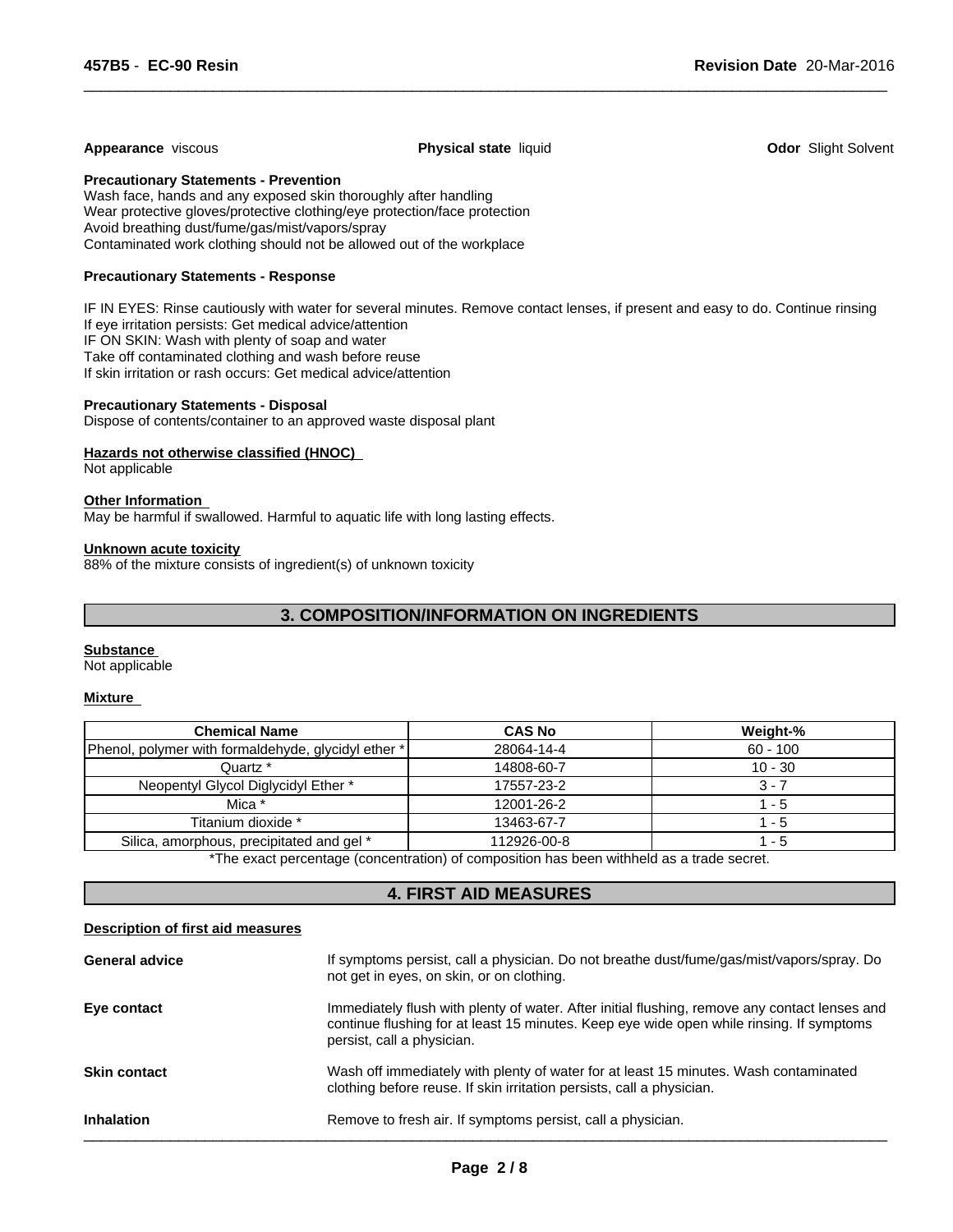| Ingestion                                                   | Rinse mouth. Drink plenty of water. Do not induce vomiting without medical advice. Never<br>give anything by mouth to an unconscious person. Call a physician or poison control center<br>immediately. |
|-------------------------------------------------------------|--------------------------------------------------------------------------------------------------------------------------------------------------------------------------------------------------------|
| Self-protection of the first aider                          | Use personal protective equipment as required.                                                                                                                                                         |
| Most important symptoms and effects, both acute and delayed |                                                                                                                                                                                                        |
| <b>Symptoms</b>                                             | May cause redness and tearing of the eyes. May cause skin irritation. Redness.                                                                                                                         |
|                                                             | Indication of any immediate medical attention and special treatment needed                                                                                                                             |
| Note to physicians                                          | May cause sensitization in susceptible persons. Treat symptomatically.                                                                                                                                 |

 $\overline{\phantom{a}}$  ,  $\overline{\phantom{a}}$  ,  $\overline{\phantom{a}}$  ,  $\overline{\phantom{a}}$  ,  $\overline{\phantom{a}}$  ,  $\overline{\phantom{a}}$  ,  $\overline{\phantom{a}}$  ,  $\overline{\phantom{a}}$  ,  $\overline{\phantom{a}}$  ,  $\overline{\phantom{a}}$  ,  $\overline{\phantom{a}}$  ,  $\overline{\phantom{a}}$  ,  $\overline{\phantom{a}}$  ,  $\overline{\phantom{a}}$  ,  $\overline{\phantom{a}}$  ,  $\overline{\phantom{a}}$ 

# **5. FIRE-FIGHTING MEASURES**

#### **Suitable extinguishing media**

Use extinguishing measures that are appropriate to local circumstances and the surrounding environment. Dry chemical, CO2, sand, earth, water spray or regular foam.

**Unsuitable extinguishing media** Do not use a solid water stream as it may scatter and spread fire.

# **Specific hazards arising from the chemical**

In the event of fire and/or explosion do not breathe fumes. May cause sensitization in susceptible persons. Thermal decomposition can lead to release of irritating and toxic gases and vapors.

**Explosion data Sensitivity to Mechanical Impact** None. **Sensitivity to Static Discharge** None.

#### **Protective equipment and precautions for firefighters**

As in any fire, wear self-contained breathing apparatus pressure-demand, MSHA/NIOSH (approved or equivalent) and full protective gear.

# **6. ACCIDENTAL RELEASE MEASURES**

#### **Personal precautions, protective equipment and emergency procedures**

| <b>Personal precautions</b>                          | Use personal protective equipment as required. Avoid contact with eyes and skin. Evacuate<br>personnel to safe areas. Keep people away from and upwind of spill/leak.                                                                                                               |
|------------------------------------------------------|-------------------------------------------------------------------------------------------------------------------------------------------------------------------------------------------------------------------------------------------------------------------------------------|
| <b>Environmental precautions</b>                     |                                                                                                                                                                                                                                                                                     |
| <b>Environmental precautions</b>                     | Prevent entry into waterways, sewers, basements or confined areas. Do not flush into<br>surface water or sanitary sewer system. Prevent further leakage or spillage if safe to do so.<br>Prevent product from entering drains.                                                      |
| Methods and material for containment and cleaning up |                                                                                                                                                                                                                                                                                     |
| <b>Methods for containment</b>                       | Prevent further leakage or spillage if safe to do so.                                                                                                                                                                                                                               |
| Methods for cleaning up                              | Use personal protective equipment as required. Dam up. Soak up with inert absorbent<br>material (e.g. sand, silica gel, acid binder, universal binder, sawdust). Take up<br>mechanically, placing in appropriate containers for disposal. Clean contaminated surface<br>thoroughly. |

# **7. HANDLING AND STORAGE**

# **Precautions for safe handling**

**Advice on safe handling** Use personal protective equipment as required. Ensure adequate ventilation, especially in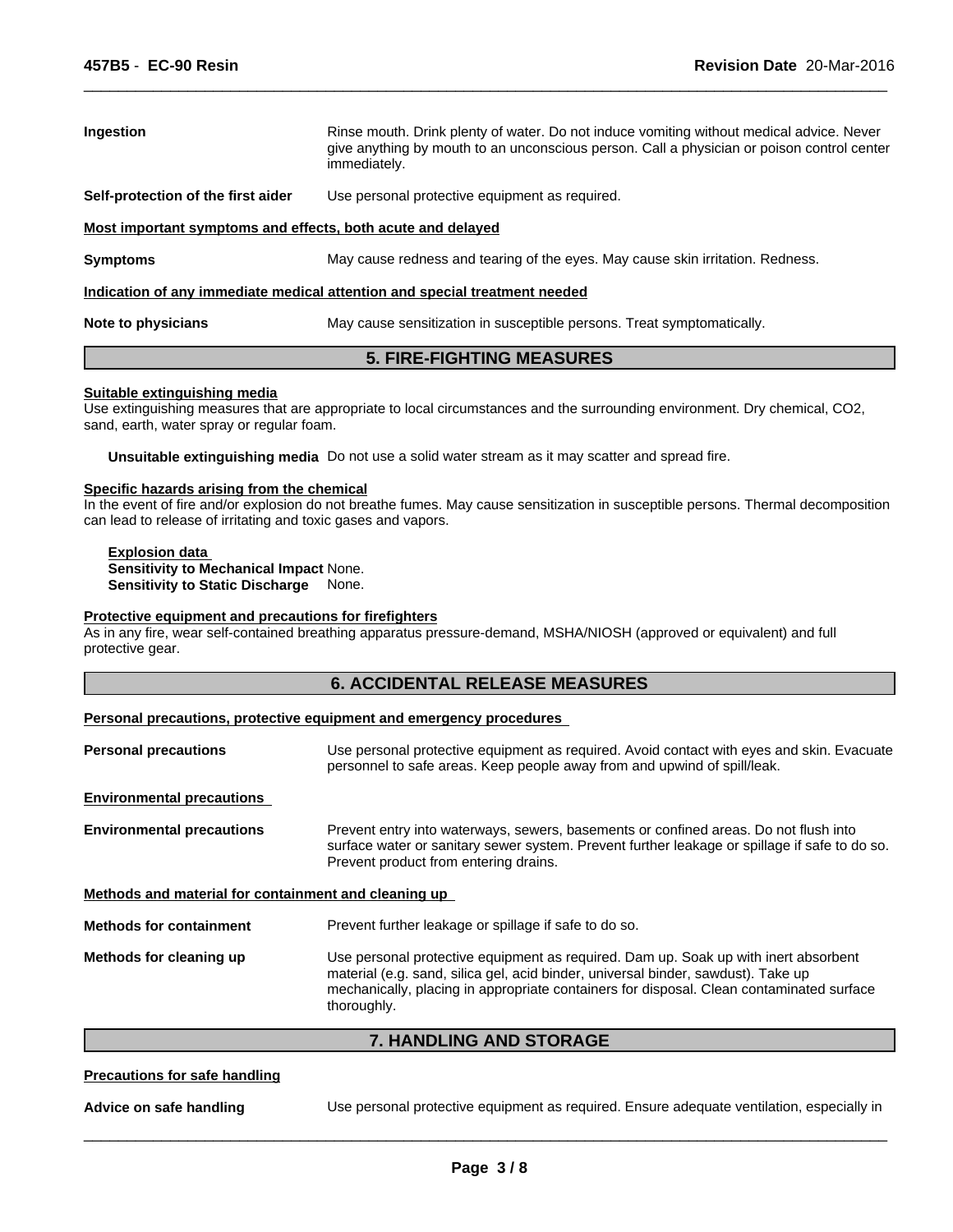confined areas. Use with local exhaust ventilation. Do not breathe dust/fume/gas/mist/vapors/spray.

 $\overline{\phantom{a}}$  ,  $\overline{\phantom{a}}$  ,  $\overline{\phantom{a}}$  ,  $\overline{\phantom{a}}$  ,  $\overline{\phantom{a}}$  ,  $\overline{\phantom{a}}$  ,  $\overline{\phantom{a}}$  ,  $\overline{\phantom{a}}$  ,  $\overline{\phantom{a}}$  ,  $\overline{\phantom{a}}$  ,  $\overline{\phantom{a}}$  ,  $\overline{\phantom{a}}$  ,  $\overline{\phantom{a}}$  ,  $\overline{\phantom{a}}$  ,  $\overline{\phantom{a}}$  ,  $\overline{\phantom{a}}$ 

# **Conditions for safe storage, including any incompatibilities**

| <b>Storage Conditions</b> | Keep out of the reach of children. Keep containers tightly closed in a cool, well-ventilated<br>place. Keep in properly labeled containers. |
|---------------------------|---------------------------------------------------------------------------------------------------------------------------------------------|
|                           |                                                                                                                                             |

**Incompatible materials** Strong oxidizing agents. Strong acids. Strong bases.

# **8. EXPOSURE CONTROLS/PERSONAL PROTECTION**

# **Control parameters**

# **Exposure Guidelines** .

| =^~~~~~~~~~~~~~~~                                         |                                                     |                                                                                                                                                                                   |                                                                                                      |
|-----------------------------------------------------------|-----------------------------------------------------|-----------------------------------------------------------------------------------------------------------------------------------------------------------------------------------|------------------------------------------------------------------------------------------------------|
| <b>Chemical Name</b>                                      | <b>ACGIH TLV</b>                                    | <b>OSHA PEL</b>                                                                                                                                                                   | <b>NIOSH IDLH</b>                                                                                    |
| Quartz<br>14808-60-7                                      | TWA: 0.025 mg/m <sup>3</sup> respirable<br>fraction | $(30)/(%SiO2 + 2)$ mg/m <sup>3</sup> TWA<br>total dust<br>$(250)/(%SiO2 + 5)$ mppcf TWA<br>respirable fraction<br>$(10)/(%SiO2 + 2)$ mg/m <sup>3</sup> TWA<br>respirable fraction | IDLH: 50 $mg/m3$ respirable dust<br>TWA: $0.05 \text{ mg/m}^3$ respirable dust                       |
| Mica<br>12001-26-2                                        | TWA: $3 \text{ mg/m}^3$ respirable fraction         | TWA: 20 mppcf <1% Crystalline<br>silica                                                                                                                                           | IDLH: 1500 mg/m <sup>3</sup><br>TWA: $3 \text{ mg/m}^3$ containing $< 1\%$<br>Quartz respirable dust |
| Titanium dioxide<br>13463-67-7                            | TWA: $10 \text{ mg/m}^3$                            | TWA: $15 \text{ mg/m}^3$ total dust                                                                                                                                               | IDLH: 5000 mg/m <sup>3</sup>                                                                         |
| Silica, amorphous, precipitated and<br>gel<br>112926-00-8 |                                                     | TWA: 20 mppcf<br>: $(80)/(%$ SiO2) mg/m <sup>3</sup> TWA                                                                                                                          |                                                                                                      |

*NIOSH IDLH Immediately Dangerous to Life or Health*

# **Appropriate engineering controls**

| <b>Engineering Controls</b> | Showers              |
|-----------------------------|----------------------|
|                             | Eyewash stations     |
|                             | Ventilation systems. |

#### **Individual protection measures, such as personal protective equipment**

| <b>Eye/face protection</b>            | Wear safety glasses with side shields (or goggles).                                                                                                                                                                                                                                                                              |
|---------------------------------------|----------------------------------------------------------------------------------------------------------------------------------------------------------------------------------------------------------------------------------------------------------------------------------------------------------------------------------|
| Skin and body protection              | Wear protective gloves and protective clothing.                                                                                                                                                                                                                                                                                  |
| <b>Respiratory protection</b>         | If exposure limits are exceeded or irritation is experienced, NIOSH/MSHA approved<br>respiratory protection should be worn. Positive-pressure supplied air respirators may be<br>required for high airborne contaminant concentrations. Respiratory protection must be<br>provided in accordance with current local regulations. |
| <b>General Hygiene Considerations</b> | When using do not eat, drink or smoke. Wash contaminated clothing before reuse. Regular<br>cleaning of equipment, work area and clothing is recommended.                                                                                                                                                                         |

# **9. PHYSICAL AND CHEMICAL PROPERTIES**

# **Information on basic physical and chemical properties**

| <b>Physical state</b><br>Appearance<br><b>Color</b>                                      | liauid<br>viscous<br>pigmented                                                        | Odor<br>Odor threshold | Slight Solvent<br>No information available |  |
|------------------------------------------------------------------------------------------|---------------------------------------------------------------------------------------|------------------------|--------------------------------------------|--|
| <b>Property</b><br>рH<br>Melting point / freezing point<br>Boiling point / boiling range | Values<br>No information available<br>No information available<br>> 120 °C / > 248 °F | Remarks • Method       |                                            |  |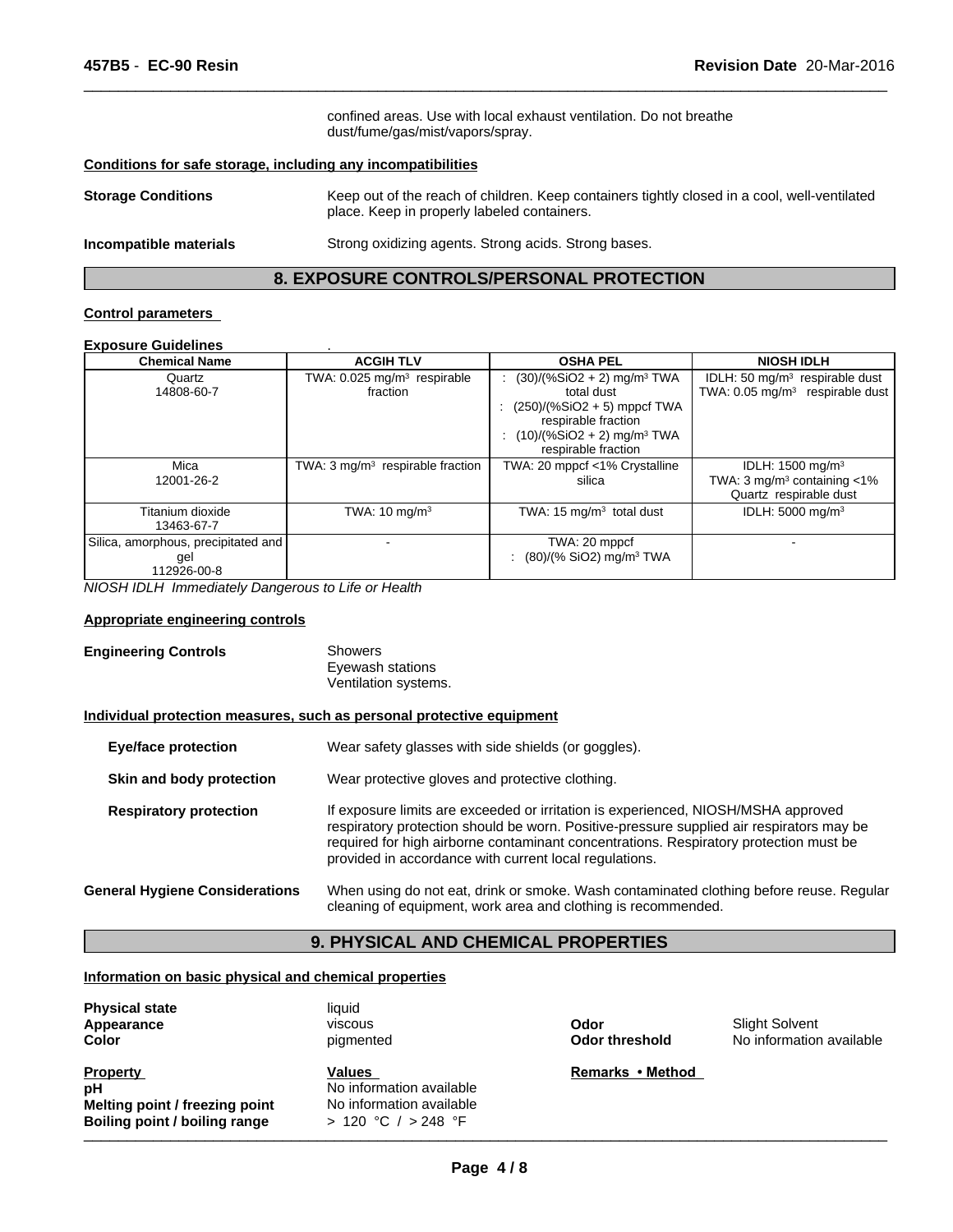**Explosive properties** Not an explosive<br> **Oxidizing properties** Not applicable **Oxidizing properties Vapor density No information available Relative density** 1.2 **Flammability (solid, gas)** No information available **Water solubility Insoluble in water Solubility in other solvents** No information available<br> **Partition coefficient** No information available **Flash point**<br>**Evaporation rate 198** °C / 388 °F<br>**Evaporation rate 198** No information ave **Flammability Limit in Air**<br>**Upper flammability limit:** No information available **Autoignition temperature** No information available<br> **Decomposition temperature** No information available **Decomposition temperature** No information available<br> **Kinematic viscosity** No information available **Kinematic viscosity<br>Dynamic viscosity Upper flammability limit:** No information available<br> **Lower flammability limit:** No information available **Lower flammability limit:**<br>Vapor pressure

# **Other Information**

**VOC Content (%)** 

**No information available No information available** 

No information available<br>No information available **No information available** 

**Softening point** No information available **Molecular weight** No information available<br> **VOC Content (%)** 0 g/L **Density** No information available **Bulk density** No information available Pensky-Martens Closed Cup (PMCC)

 $\overline{\phantom{a}}$  ,  $\overline{\phantom{a}}$  ,  $\overline{\phantom{a}}$  ,  $\overline{\phantom{a}}$  ,  $\overline{\phantom{a}}$  ,  $\overline{\phantom{a}}$  ,  $\overline{\phantom{a}}$  ,  $\overline{\phantom{a}}$  ,  $\overline{\phantom{a}}$  ,  $\overline{\phantom{a}}$  ,  $\overline{\phantom{a}}$  ,  $\overline{\phantom{a}}$  ,  $\overline{\phantom{a}}$  ,  $\overline{\phantom{a}}$  ,  $\overline{\phantom{a}}$  ,  $\overline{\phantom{a}}$ 

# **10. STABILITY AND REACTIVITY**

**Reactivity**  No data available

**Chemical stability** Stable under recommended storage conditions. **Possibility of Hazardous Reactions** None under normal processing. **Conditions to avoid** Elevated Temperature. Incompatible materials. **Incompatible materials** Strong oxidizing agents. Strong acids. Strong bases. **Hazardous Decomposition Products** Thermal decomposition can lead to release of irritating and toxic gases and vapors.

# **11. TOXICOLOGICAL INFORMATION**

# **Information on likely routes of exposure**

# **Product Information**

| <b>Inhalation</b>   | No data available.                                                                                               |
|---------------------|------------------------------------------------------------------------------------------------------------------|
| Eye contact         | Irritating to eyes.                                                                                              |
| <b>Skin contact</b> | Irritating to skin. Repeated or prolonged skin contact may cause allergic reactions with<br>susceptible persons. |
| Ingestion           | No data available.                                                                                               |

| <b>Chemical Name</b> | Oral LD50                  | Dermal LD50 | <b>Inhalation LC50</b> |
|----------------------|----------------------------|-------------|------------------------|
| Quartz               | Rat<br>rno.<br>= 500 mg/kg |             |                        |
| 14808-60-7           |                            |             |                        |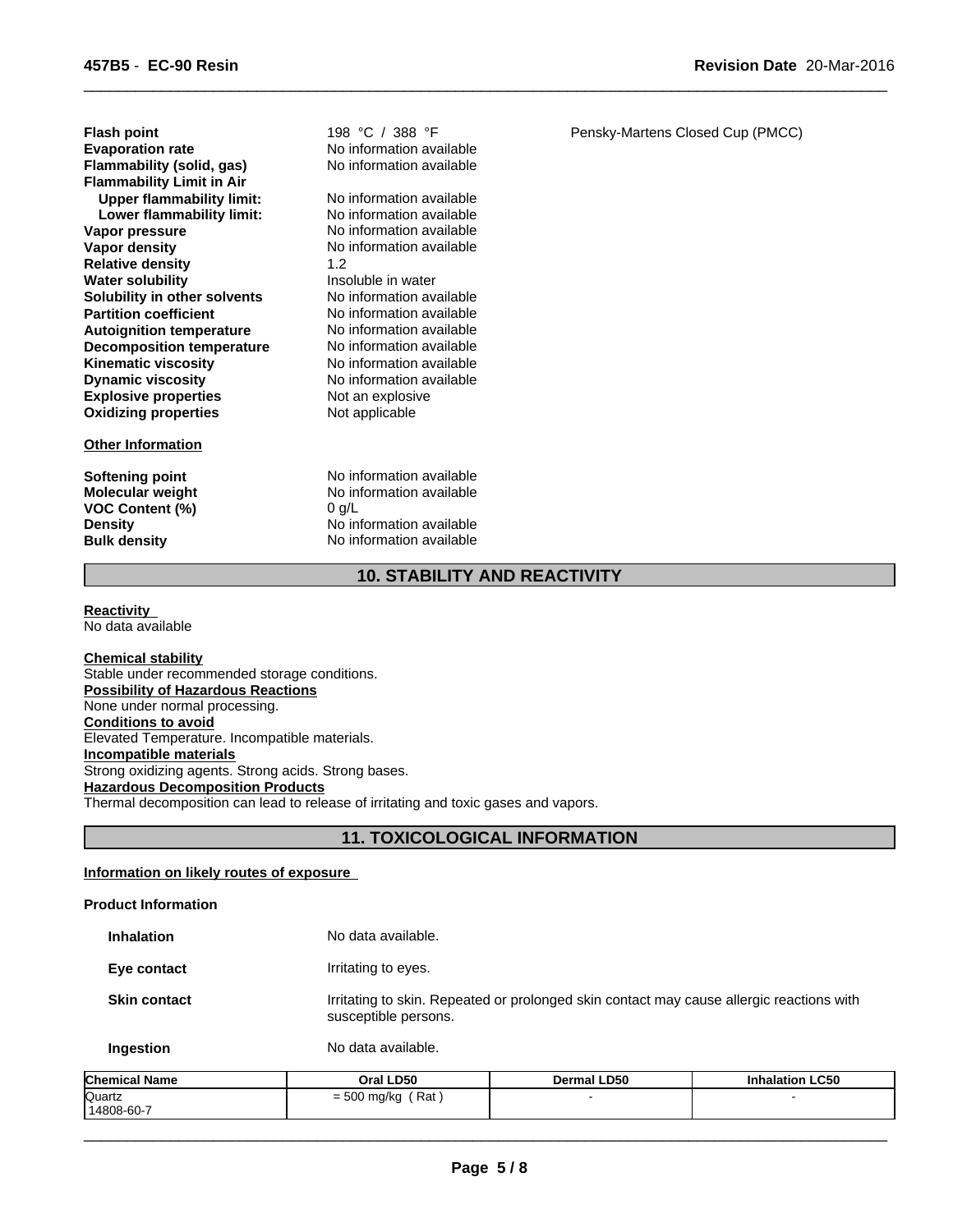| Neopentyl Glycol Diglycidyl Ether<br>17557-23-2 | $= 4500$ mg/kg (Rat) |  |
|-------------------------------------------------|----------------------|--|
| Titanium dioxide<br>13463-67-7                  | > 10000 mg/kg (Rat)  |  |

#### **Information on toxicological effects**

**Symptoms** May cause skin irritation. May cause an allergic skin reaction. May cause redness and tearing of the eyes.

 $\overline{\phantom{a}}$  ,  $\overline{\phantom{a}}$  ,  $\overline{\phantom{a}}$  ,  $\overline{\phantom{a}}$  ,  $\overline{\phantom{a}}$  ,  $\overline{\phantom{a}}$  ,  $\overline{\phantom{a}}$  ,  $\overline{\phantom{a}}$  ,  $\overline{\phantom{a}}$  ,  $\overline{\phantom{a}}$  ,  $\overline{\phantom{a}}$  ,  $\overline{\phantom{a}}$  ,  $\overline{\phantom{a}}$  ,  $\overline{\phantom{a}}$  ,  $\overline{\phantom{a}}$  ,  $\overline{\phantom{a}}$ 

# **Delayed and immediate effects as well as chronic effects from short and long-term exposure**

| No information available.<br>This product contains titanium dioxide which is classified as a possible carcinogen when<br>present as respirable dust. This is not relevant for this product since it is a liquid. This<br>silica is unlikely to occur from exposure to this product.<br><b>OSHA</b><br><b>IARC</b><br><b>NTP</b><br>ACGIH | Sensitization          | May cause sensitization by skin contact.                                                         |  |  |  |  |  |
|------------------------------------------------------------------------------------------------------------------------------------------------------------------------------------------------------------------------------------------------------------------------------------------------------------------------------------------|------------------------|--------------------------------------------------------------------------------------------------|--|--|--|--|--|
|                                                                                                                                                                                                                                                                                                                                          | Germ cell mutagenicity |                                                                                                  |  |  |  |  |  |
|                                                                                                                                                                                                                                                                                                                                          | <b>Carcinogenicity</b> | product contains crystalline silica (quartz) in a non-respirable form. Inhalation of crystalline |  |  |  |  |  |
|                                                                                                                                                                                                                                                                                                                                          | <b>Chemical Name</b>   |                                                                                                  |  |  |  |  |  |

| <b>NIGHT</b>                                              | <b>AVVIII</b> | <b>INV</b> | .     |           |
|-----------------------------------------------------------|---------------|------------|-------|-----------|
| Quartz<br>14808-60-7                                      | A2            | Group 1    | Known |           |
| Titanium dioxide<br>13463-67-7                            |               | Group 2B   |       | $\lambda$ |
| Silica, amorphous,<br>precipitated and gel<br>112926-00-8 |               | Group 3    |       |           |

| ACGIH (American Conference of Governmental Industrial Hygienists) |                                                                                                        |
|-------------------------------------------------------------------|--------------------------------------------------------------------------------------------------------|
| A2 - Suspected Human Carcinogen                                   |                                                                                                        |
| IARC (International Agency for Research on Cancer)                |                                                                                                        |
| Group 1 - Carcinogenic to Humans                                  |                                                                                                        |
| Group 2B - Possibly Carcinogenic to Humans                        |                                                                                                        |
| Not classifiable as a human carcinogen                            |                                                                                                        |
| NTP (National Toxicology Program)                                 |                                                                                                        |
| Known - Known Carcinogen                                          |                                                                                                        |
|                                                                   | OSHA (Occupational Safety and Health Administration of the US Department of Labor)                     |
| $X$ - Present                                                     |                                                                                                        |
| <b>Reproductive toxicity</b>                                      | No information available.                                                                              |
| <b>STOT - single exposure</b>                                     | No information available.                                                                              |
| <b>STOT</b> - repeated exposure                                   | No information available.                                                                              |
| <b>Chronic toxicity</b>                                           | Repeated contact may cause allergic reactions in very susceptible persons. Avoid repeated<br>exposure. |
| <b>Target Organ Effects</b>                                       | Eyes, Skin, Central nervous system, Respiratory system, lungs.                                         |
| <b>Aspiration hazard</b>                                          | No information available.                                                                              |

**Numerical measures of toxicity - Product Information** 

**The following values are calculated based on chapter 3.1 of the GHS document** . **ATEmix (oral)** 4,000.00 mg/kg

# **12. ECOLOGICAL INFORMATION**

# **Ecotoxicity**

Toxic to aquatic life with long lasting effects

28 % of the mixture consists of components(s) of unknown hazards to the aquatic environment

#### **Persistence and degradability**

No information available.

#### **Bioaccumulation**

No information available.

# **Other adverse effects**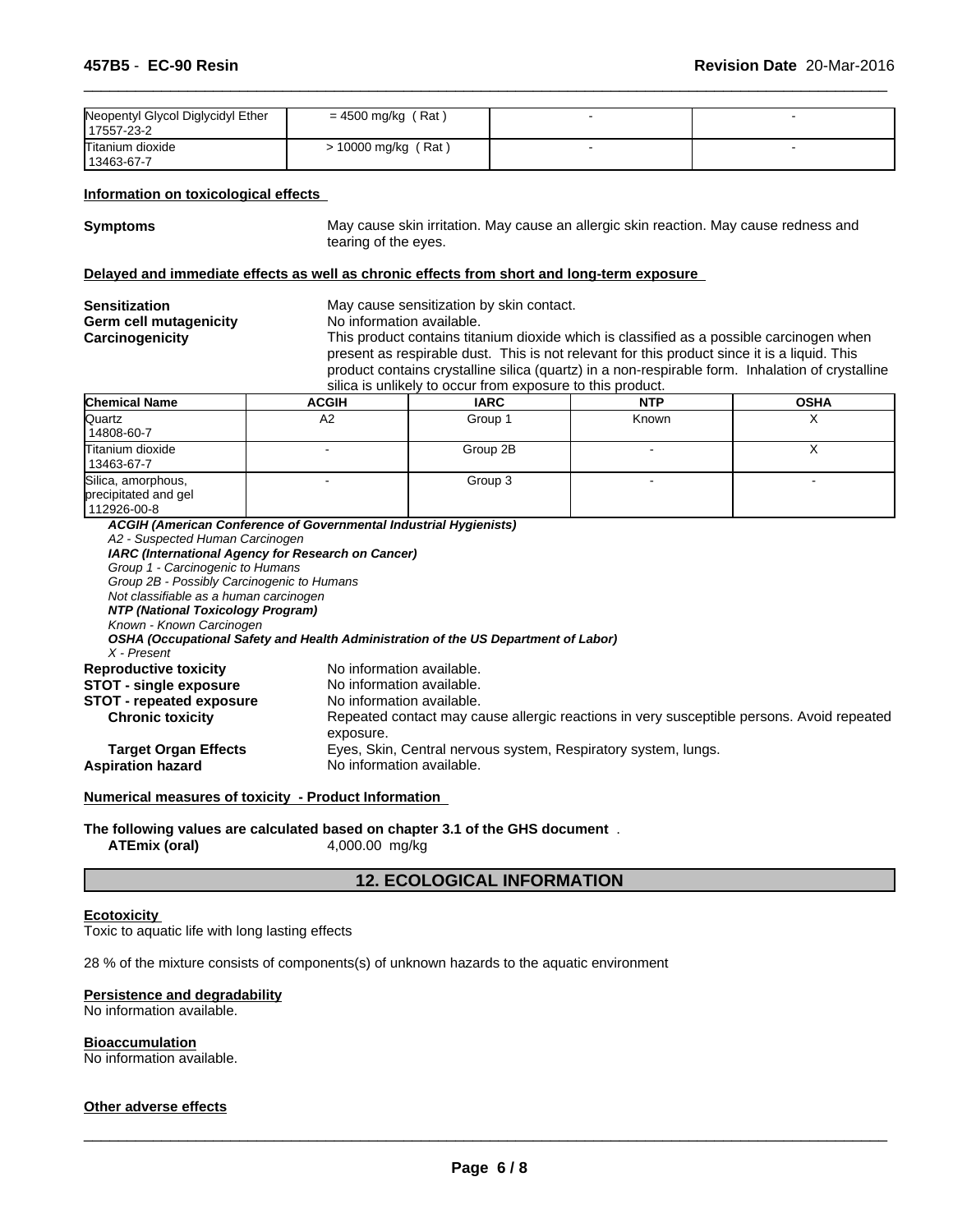#### No information available

# **13. DISPOSAL CONSIDERATIONS**

 $\overline{\phantom{a}}$  ,  $\overline{\phantom{a}}$  ,  $\overline{\phantom{a}}$  ,  $\overline{\phantom{a}}$  ,  $\overline{\phantom{a}}$  ,  $\overline{\phantom{a}}$  ,  $\overline{\phantom{a}}$  ,  $\overline{\phantom{a}}$  ,  $\overline{\phantom{a}}$  ,  $\overline{\phantom{a}}$  ,  $\overline{\phantom{a}}$  ,  $\overline{\phantom{a}}$  ,  $\overline{\phantom{a}}$  ,  $\overline{\phantom{a}}$  ,  $\overline{\phantom{a}}$  ,  $\overline{\phantom{a}}$ 

| Waste treatment methods   | Disposal should be in accordance with applicable regional, national and local laws and |
|---------------------------|----------------------------------------------------------------------------------------|
| <b>Disposal of wastes</b> | regulations.                                                                           |
| Contaminated packaging    | Do not reuse container.                                                                |

# **14. TRANSPORT INFORMATION**

| <b>DOT</b>                                                                                                                                                           | Not regulated                                                                                                                                                                                                                   |
|----------------------------------------------------------------------------------------------------------------------------------------------------------------------|---------------------------------------------------------------------------------------------------------------------------------------------------------------------------------------------------------------------------------|
| <b>TDG</b>                                                                                                                                                           | Not regulated                                                                                                                                                                                                                   |
| <b>IATA</b><br>UN/ID no<br>Proper shipping name<br><b>Hazard Class</b><br><b>Packing Group</b><br><b>ERG Code</b><br><b>Special Provisions</b><br><b>Description</b> | UN3082<br>Environmentally hazardous substance, liquid, n.o.s.<br>9<br>Ш<br>9L<br>A97, A158, A197<br>UN3082, Environmentally hazardous substance, liquid, n.o.s. (Phenol, polymer with<br>formaldehyde, glycidyl ether), 9, III  |
| <b>IMDG</b><br>UN/ID no<br>Proper shipping name<br><b>Hazard Class</b><br><b>Packing Group</b><br>EmS-No<br><b>Special Provisions</b><br><b>Description</b>          | UN3082<br>Environmentally hazardous substance, liquid, n.o.s.<br>9<br>Ш<br>$F-A, S-F$<br>274, 335<br>UN3082, Environmentally hazardous substance, liquid, n.o.s. (Phenol, polymer with<br>formaldehyde, glycidyl ether), 9, III |

# **15. REGULATORY INFORMATION**

| Complies |  |
|----------|--|
| Complies |  |
| Complies |  |
| Complies |  |
| Complies |  |
| Complies |  |
| Complies |  |
|          |  |

#### **Legend:**

**TSCA** - United States Toxic Substances Control Act Section 8(b) Inventory **DSL/NDSL** - Canadian Domestic Substances List/Non-Domestic Substances List **EINECS/ELINCS** - European Inventory of Existing Chemical Substances/European List of Notified Chemical Substances **ENCS** - Japan Existing and New Chemical Substances **IECSC** - China Inventory of Existing Chemical Substances **KECL** - Korean Existing and Evaluated Chemical Substances **PICCS** - Philippines Inventory of Chemicals and Chemical Substances

**AICS** - Australian Inventory of Chemical Substances

# **US Federal Regulations**